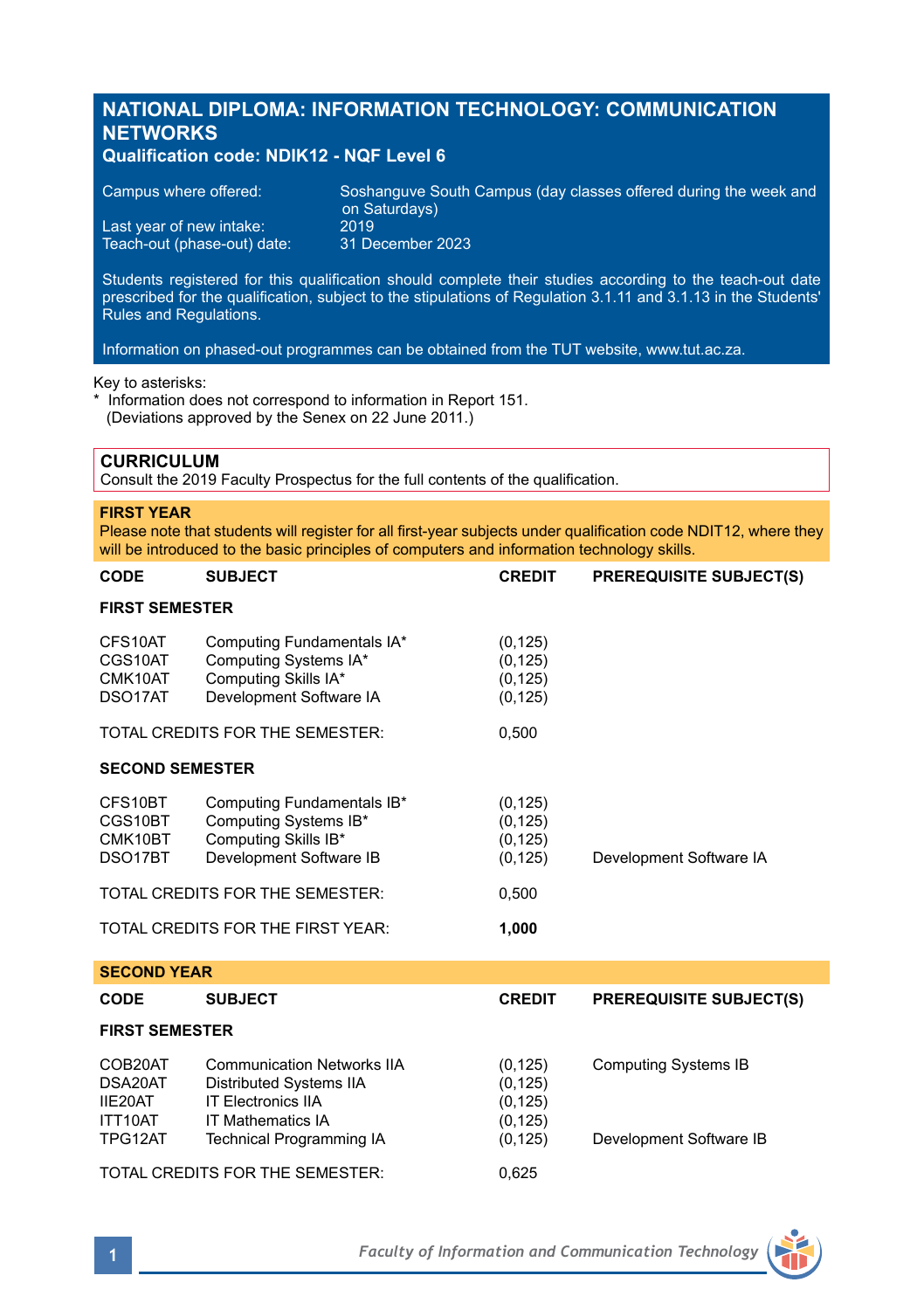### **SECOND SEMESTER**

| COB20BT                                     | <b>Communication Networks IIB</b>                                                                     | (0, 125)                         | <b>Communication Networks IIA</b><br><b>IT Mathematics IA</b>                                                                                 |  |  |
|---------------------------------------------|-------------------------------------------------------------------------------------------------------|----------------------------------|-----------------------------------------------------------------------------------------------------------------------------------------------|--|--|
| DSA20BT                                     | Distributed Systems IIB                                                                               | (0, 125)                         | Distributed Systems IIA<br><b>Technical Programming IA</b>                                                                                    |  |  |
| IIF20BT<br>ITT10BT                          | <b>IT Flectronics IIB</b><br><b>IT Mathematics IB</b>                                                 | (0, 125)<br>(0, 125)             | <b>IT Flectronics IIA</b><br><b>IT Mathematics IA</b>                                                                                         |  |  |
| TPG12BT                                     | <b>Technical Programming IB</b>                                                                       | (0, 125)                         | <b>Technical Programming IA</b>                                                                                                               |  |  |
| TOTAL CREDITS FOR THE SEMESTER:<br>0,625    |                                                                                                       |                                  |                                                                                                                                               |  |  |
| TOTAL CREDITS FOR THE SECOND YEAR:<br>1,250 |                                                                                                       |                                  |                                                                                                                                               |  |  |
| <b>THIRD YEAR</b>                           |                                                                                                       |                                  |                                                                                                                                               |  |  |
| <b>CODE</b>                                 | <b>SUBJECT</b>                                                                                        | <b>CREDIT</b>                    | <b>PREREQUISITE SUBJECT(S)</b>                                                                                                                |  |  |
|                                             |                                                                                                       |                                  |                                                                                                                                               |  |  |
| <b>FIRST SEMESTER</b>                       |                                                                                                       |                                  |                                                                                                                                               |  |  |
| COB30AT<br>COB30BT<br>DSA30AT               | <b>Communication Networks IIIA</b><br><b>Communication Networks IIIB</b><br>Distributed Systems IIIA* | (0, 125)<br>(0, 125)<br>(0, 125) | <b>Communication Networks IIB</b><br><b>Communication Networks IIB</b><br><b>Communication Networks IIB</b>                                   |  |  |
| DSA30BT                                     | Distributed Systems IIIB*                                                                             | (0, 125)                         | Distributed Systems IIA<br>Distributed Systems IIB<br><b>Communication Networks IIB</b><br>Distributed Systems IIA<br>Distributed Systems IIB |  |  |
| IDC30AT                                     | Industry Exposure IIIA                                                                                | (0, 125)                         |                                                                                                                                               |  |  |

#### **SECOND SEMESTER**

**On completion of all the above subjects. Students with only one subject outstanding may be allowed to register for that subject and Industry Exposure IIIB with the approval of the Head of Department.**

| IDC30BC | Industry Exposure IIIB               | (0, 125) |
|---------|--------------------------------------|----------|
|         | TOTAL CREDITS FOR THE SEMESTER:      | 0.125    |
|         | TOTAL CREDITS FOR THE THIRD YEAR:    | 0.750    |
|         | TOTAL CREDITS FOR THE QUALIFICATION: | 3.000    |

### **SUBJECT INFORMATION (OVERVIEW OF SYLLABUS)**

The syllabus content is subject to change to accommodate industry changes. Please note that a more detailed syllabus is available at the Department or in the study guide that is applicable to a particular subject. At time of publication, the syllabus content was defined as follows:

## **C**

## **COMMUNICATION NETWORKS IIA (COB20AT) 1 X 3-HOUR PAPER**

## *(Subject custodian: Department of Information Technology)*

This subject covers various aspects and technologies involved in data communication and networking. Students are introduced to topics such as network topologies, transmission fundamentals, contention protocols, data compression techniques, data security and integrity, flow-control protocols and the various IEEE standards. The emphasis is on giving students a sound understanding of local area networks (LANs), although aspects of wide area networks (WANs) are also covered briefly. (Total tuition time: ± 80 hours)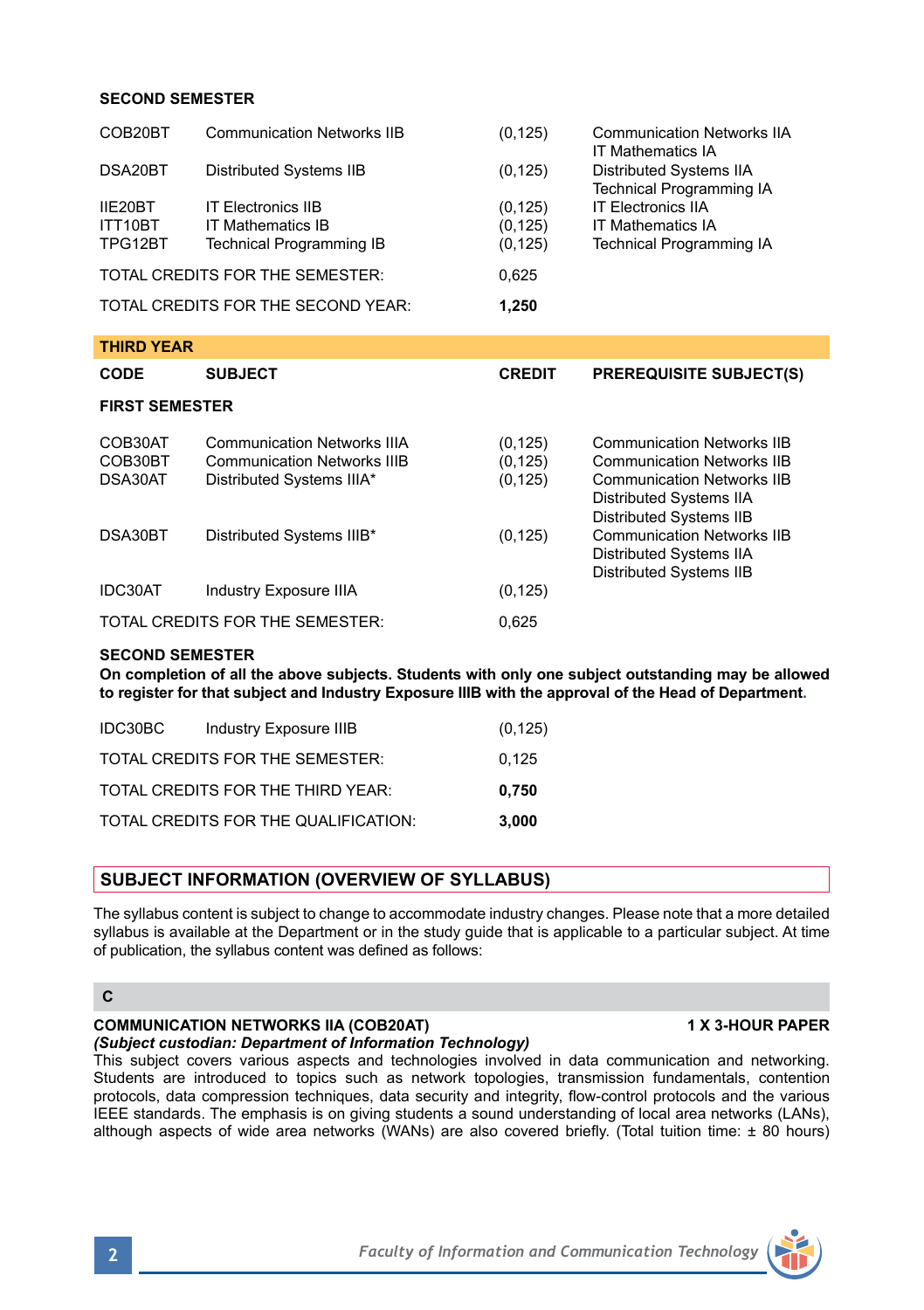#### **COMMUNICATION NETWORKS IIB (COB20BT) 1 X 3-HOUR PAPER** *(Subject custodian: Department of Information Technology)*

This subject equips the student to install, configure, operate, and troubleshoot medium-size routed and switched networks. Topics covered include Switched and Routed Networks, Static and Dynamic Routing, IOS, IPv4, IPv6, RIP (Routing Information Protocol), single area OSPF (Open Shortest Path First), VLANs, VLSM, DHCP (Dynamic Host Configuration Protocol), and ACLs (Access Control Lists). (Total tuition time: ± 80 hours)

## **COMMUNICATION NETWORKS IIIA (COB30AT) 1 X 3-HOUR PAPER**

*(Subject custodian: Department of Information Technology)* To provide a practical survey of network security applications and standards. The subject covers concise survey of the cryptographic algorithms and protocols underlying network security applications, network security tools and applications, and system-level security issues. (Total tuition time: ± 80 hours)

# **COMMUNICATION NETWORKS IIIB (COB30BT) 1 X 3-HOUR PAPER**

*(Subject custodian: Department of Information Technology)*

This subject covers various aspects and technologies involved in wireless and mobile networks. Students are introduced to topics such as ad-hoc network, wireless routing protocols, vehicular area network, wireless sensor networks, IEEE 802.11 (WLAN), Bluetooth, GSM network, handoff and roaming, channel allocation, and satellite systems. The subject is aimed at giving students a solid understanding of wireless networks, mobile systems and satellite systems. (Total tuition time: ± 80 hours)

#### **COMPUTING FUNDAMENTALS IA (CFS10AT) 1 X 3-HOUR PAPER** *(Subject custodian: End User Computing Unit)*

The student is introduced to the fundamentals of computers and information systems, computer organisation and data processing. (Total tuition time: ± 90 hours)

# **COMPUTING FUNDAMENTALS IB (CFS10BT) 1 X 3-HOUR PAPER**

*(Subject custodian: End User Computing Unit)*

The basic concepts of system development, data management, management information systems, ethics, privacy and security, purchasing and maintaining microcomputers, number systems and binary logic. (Total tuition time: ± 54 hours)

### **COMPUTING SKILLS IA (CMK10AT) 1 X 3-HOUR PAPER**

## *(Subject custodian: Department of Informatics)*

This subject aims to equip the student with fundamentals of IT Soft skills for both the ICT industry and other working environments upon which a successful career can be built. In addition, it will also improve the student's relation and interaction abilities needed within the dynamic ICT industry. The student who successfully completes this subject must identify and implement various thinking skills and learning styles, state the legal and cultural sensitivity issues of IT, identify and explain the variety of soft skills including study skills and strategies, research, presentation as well as communication skills, and identify and explain interpersonal skills in relation to character, time management and team building dynamics and conflict resolution. (Total tuition time: ± 60 hours)

# **COMPUTING SKILLS IB (CMK10BT) 1 X 3-HOUR PAPER**

*(Subject custodian: Department of Informatics)*

The aim of this subject is to extend the skills in CMK10 AT so as to improve on student's relations and interaction capabilities that will be applicable within the dynamic ICT industry and the external environment. The student who successfully completes this subject must describe, distinguish and portray changes in terms of personality profiles, emotional intelligence, self-management, stress management and relationship management; identify and apply the notion of team dynamics; deal with conflict and understand the dynamics behind change; report on effective correspondence; produce meeting documents; conduct meetings; and demonstrate the required communication skills to develop interpersonal business relationships through by means of group work. (Total tuition time: ± 60 hours)

## **COMPUTING SYSTEMS IA (CGS10AT) 1 X 3-HOUR PAPER**

## *(Subject custodian: Department of Computer Systems Engineering)*

Introduction to hardware, operating systems, motherboards, processors, memory, hard drives, installing and supporting I/O devices, multimedia devices and mass storage, PC maintenance and troubleshooting strategies, and installing and maintenance of Windows. (Total tuition time: ± 54 hours)

# **COMPUTING SYSTEMS IB (CGS10BT) 1 X 3-HOUR PAPER**

## *(Subject custodian: Department of Information Technology)*

Provides the foundation of data communications and local area management, OSI model and/ or TCP/IP protocol stack model, data transmission principles, media, major protocols, topologies, routing methods, introduction to networking principles and network operating system fundamentals. (Total tuition time: ± 54 hours)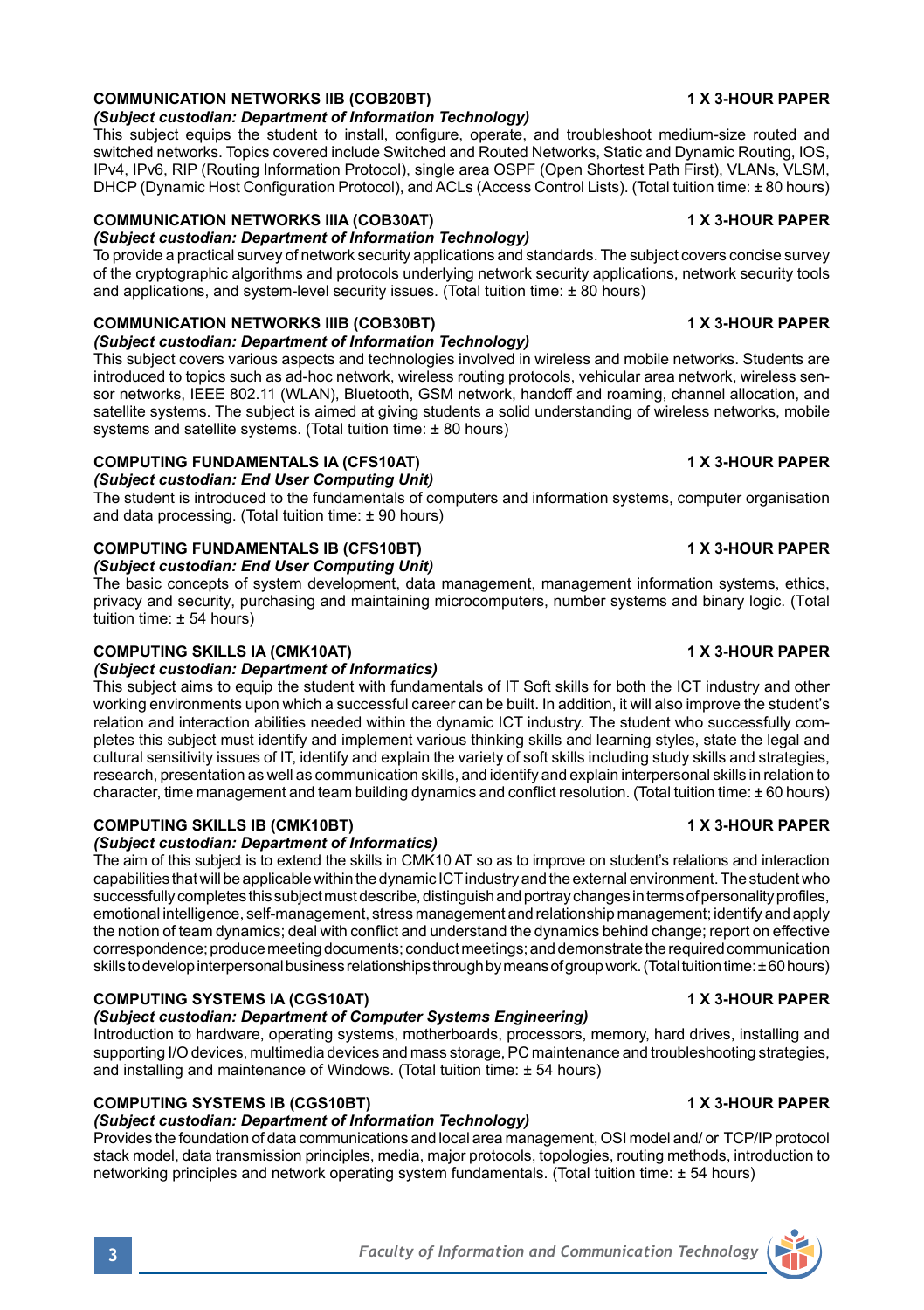### **DEVELOPMENT SOFTWARE IA (DSO17AT) 1 X 4-HOUR COMPUTER-BASED**

### *(Subject custodian: Department of Computer Science)*

Aim: To learn to solve problems using the basic programming principles, and then practically apply that knowledge in C++. Objectives: To enable the student to understand problems and know how to solve them by using a computer; understand the general concepts and arithmetic used in programming, sequence, selection and iteration control structures and a variety of built-in data types, including strings. The students are exposed to the concept of event-driven programming in a visual programming environment focusing on the development of graphical user interfaces to solve real-life practical programming problems. (Total tuition time: ± 72 hours)

### **DEVELOPMENT SOFTWARE IB (DSO17BT) 1 X 4-HOUR COMPUTER-BASED**

### *(Subject custodian: Department of Computer Science)*

Aim: To expand on the already mastered knowledge obtained in Development Software IA. Objectives: To broaden the programming skills base of the student by adding the following topics: write an algorithm and applying it in VB.NET/C++ using functions and sub-procedures, and write an algorithm containing one-dimensional arrays. String manipulation will be continued as well as a brief introduction to text file processing. (Total tuition time:  $± 72$  hours)

## **DISTRIBUTED SYSTEMS IIA (DSA20AT) 1 X 3-HOUR PAPER**

#### *(Subject custodian: Department of Information Technology)*

Aim: To introduce the student to principles and paradigms of distributed systems. Outcomes: To be able to understand and discuss distributed systems fundamental; the architectural design of distributed systems; the functionalities of processes playing a key role in distributed systems; the inter-processes communication modes in distributed systems; the ways by which resources or entities can be identified and located; how distributed system concepts are applied in some real world systems. Topics: Characterisation of a distributed system, distributed systems architecture, processes, inter-process communication, naming services and distributed file systems. (Total tuition time: ± 80 hours)

## **DISTRIBUTED SYSTEMS IIB (DSA20BT) 1 X 3-HOUR PAPER**

### *(Subject custodian: Department of Information Technology)*

This subject builds on DSA20AT. It covers synchronisation algorithms for time and events, mutual exclusion, election of coordinator, fault tolerance, replication and consistency. Examples of distributed system are also discussed. (Total tuition time: ± 80 hours)

## **DISTRIBUTED SYSTEMS IIIA (DSA30AT) 1 X 3-HOUR PAPER**

#### *(Subject custodian: Department of Information Technology)*

Aim: To give a comprehensive introduction to the theory and applications of distributed algorithms, as these algorithms arise in a range of network communication systems. Outcomes: To be able to understand the aspects that make determination of global configurations or behaviour of distributed systems not to be easy; model message-passing communicating systems using formal methods; apply communication protocols and routing algorithms in interconnected collection of processes; apply traversal and election algorithms in general synchronous networks. Topics: Transition systems and algorithms; Balanced Sliding Window Protocol; Routing Algorithms, Wave and Traversal algorithms; Election algorithms. (Total tuition time: ± 80 hours)

## **DISTRIBUTED SYSTEMS IIIB (DSA30BT) 1 X 3-HOUR PAPER**

## *(Subject custodian: Department of Information Technology)*

This subject covers a comprehensive introduction to the Cloud computing technology. The three-layered Cloud service model, with emphasis on the infrastructure as a service(IaaS) and platform as a service(PaaS), Cloud deployment models and Cloud security are some of the topics in this subject. (Total tuition time: + 80 hours)

## **I**

### **INDUSTRY EXPOSURE IIIA (IDC30AT) 1 X 3-HOUR PAPER**

### *(Subject custodian: Department of Informatics)*

This subject enables students to gain insight to organisational characteristics and behaviour, personal and technological entrepreneurship; other issues include ethical and professional conduct in the workplace. The subject will also increase their knowledge of individual behavioural aspects, namely biographical characteristics, values attitudes, job satisfaction and personality and emotions, perceptions and individual decision making; broaden their understanding of the administrative structures of organisations, bureaucratic behaviour in global and diverse context; and develop interpersonal skills in applying and integrating contemporary theories of motivation. (Tuition time: ± 60 hours)



**<sup>4</sup>** *Faculty of Information and Communication Technology*